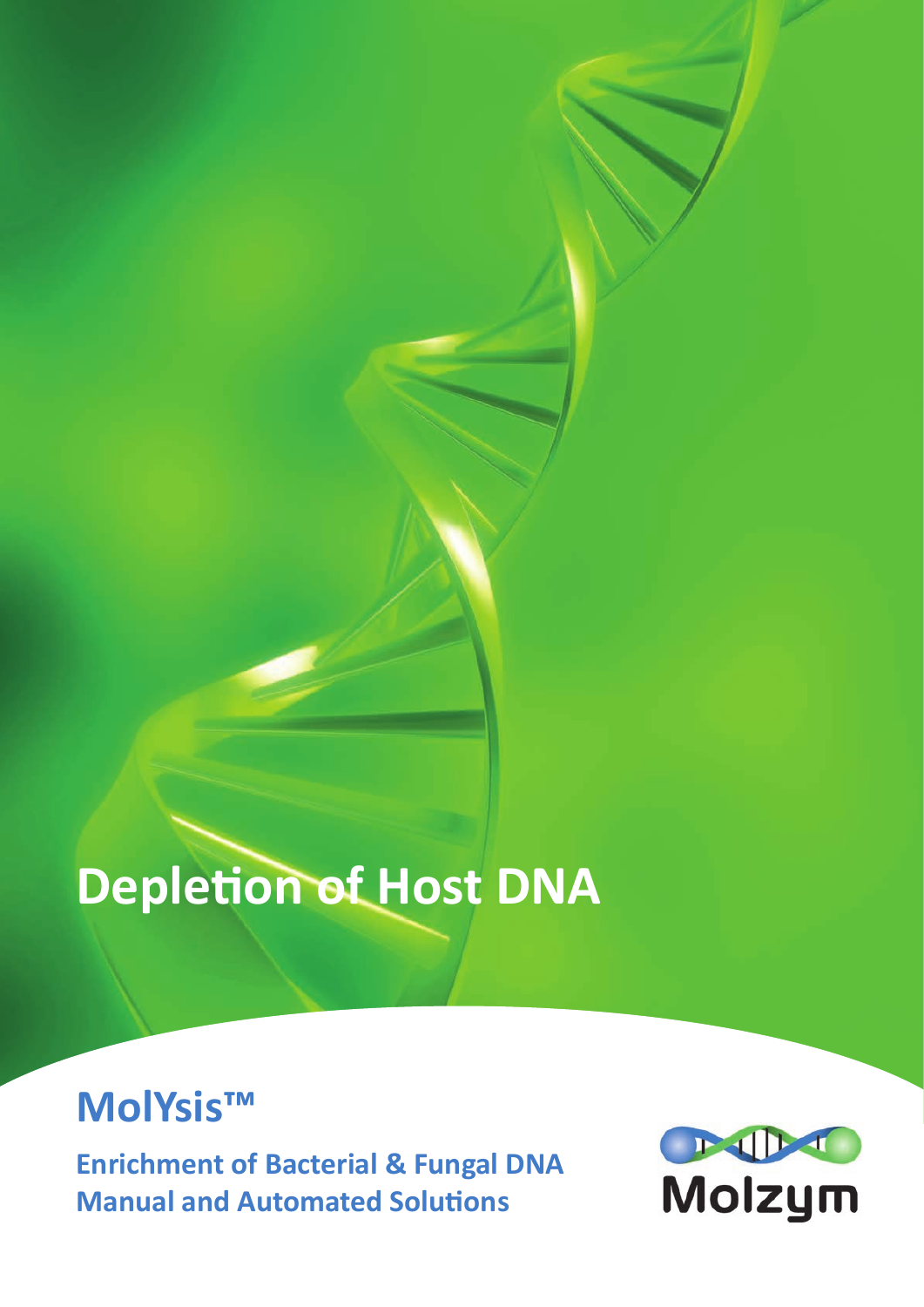

#### **Product Features**

- **Depletion of human and animal DNA**
- **Selective enrichment of bacterial and fungal DNA**
- **Broad-range lysis of bacteria and fungi**
- **Higher PCR sensitivity**
- **DNA-free reagents and plastics**
- **Basic and Complete kits for utmost flexibility**
- $\checkmark$  Manual and automated **kits available**
- **Protocols for body fluids, swabs and tissue samples**
- **For PCR/Real-Time PCR and NGS applications**

### **MolYsis™ - Depletion of Host DNA**

**MolYsis™** is a tool for the depletion of human/ animal DNA and enrichment of bacteria and fungi from body fluids, swabs and tissue samples. Technically, in a short series of steps, MolYsis™ includes the selective lysis of host cells and the quantitative degradation (up to 99%) of released host DNA. After the enrichment step, microorganisms are lysed with a reagent degrading cell walls of Grampositive and Gram-negative bacteria and fungi. The broad-range lysis potential has been shown in clinical evaluations, including over 200 genera of bacteria (86 Grampositives, 120 Gram-negatives) and 65 genera of fungi. The **MolYsis™** protocol is validated for the following samples:

- Whole blood
- Synovial fluid
- Pleural fluid
- Cerebrospinal fluid
- Ascites fluid
- Pus
- Bronchoalveolar lavage
- Nasal-wash fluid
- Urine
- Blood cultures
- Tissue samples
- Swabs

# **Host DNA Limits the PCR Detection of Bacteria and Fungi**

In many samples from humans and animals host DNA greatly outnumbers microbial DNA. The choice of DNA preparation takes strong influence on the analysis. Among the factors negatively influencing the analysis, unspecific binding of e.g. bacteria-specific primers to human sequences is recognized to constitute an important cause of false-negative and false-positive results. **MolYsis™** solves this problem by the depletion of human/ animal DNA thus enabling the analysis of bacteria and fungi in specimens at utmost sensitivity and accuracy (Fig. 1).



**Fig. 1.** 16S PCR amplification products from [A] total DNA (Qiagen) and [B] enriched bacterial DNA (MolYsis™). M: marker; 1: whole blood; 2: whole blood spiked with *E. coli*; 3: *E. coli* in saline (Comp Immun Microbiol Infect Dis 32:207-219, 2009; modified)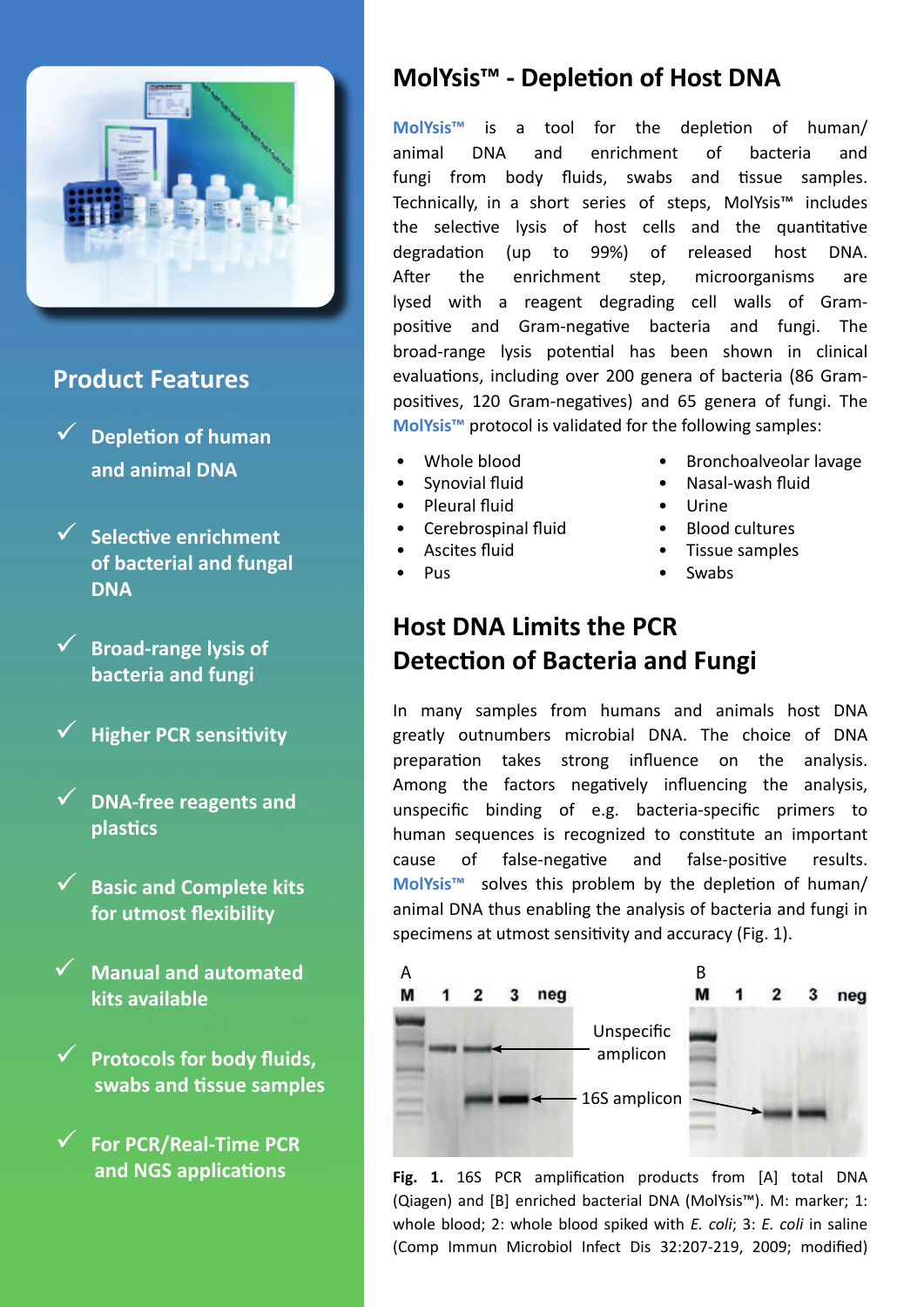#### **MolYsis™ Basic5**

The pre-treatment kit **MolYsis™ Basic5** includes reagents for host DNA depletion and can be combind with any DNA isolation kit or in-house method, including manual and automated systems. **MolYsis™ Basic5** is the flexible solution for sample pre-treatment, encompassing body fluids with sample volumes of ≤1ml and 5ml.

#### **MolYsis™ Complete5**

**MolYsis™ Complete5** includes reagents and materials for the whole process of host DNA depletion, bacteria and fungi enrichment and microbial DNA isolation. **MolYsis™ Complete5** enables small and medium size preparations of body fluids from ≤1ml and 5ml volumes.

#### **Ultra-Deep Microbiome Prep Kits**

The MolYsis™ technology is also applicable for tissue and swab samples. With the **Ultra-Deep Microbiome Prep** kit ≤1ml liquid and tissue specimens can be used. Highest flexibility is given with the **Ultra-Deep Microbiome Prep10** kit for volumes from  $1 - 10$ ml and tissues.

#### **Automation - MolYsis-SelectNA™plus**

The bench-top **SelectNA™plus** robot is the first system for automated host DNA depletion and microbial DNA isolation from body fluids, swabs and tissue samples.

**MolYsis-SelectNA™plus** is the solution of choice for the fully automated host DNA depletion and extraction of microbial DNA from clinical and other material on the **SelectNA™plus** robotic system. One to 12 samples of up to 1ml can be processed by the instrument at a time.

#### **Applications**

All **MolYsis™**-based kits are specially useful for the sensitive detection of bacteria and fungi by PCR/Real-Time PCR and for the deep microbiome and metagenome analysis by Next Generation Sequencing. The efficient host DNA depletion as well as reduced background of contaminations allows the sensitive analysis of microbial target DNA even at very low loads. Molzym's unique depletion technology can be combined with leading NGS platforms.

Molzym also offers highly active, DNA-free **MolTaq 16S/18S**  polymerases and **16S/18S Mastermixes** and **Assays**.

### **MolYsis™ Technology**

Example displayed for human whole blood:



#### **Automation**

SelectNA™*plus* Robot for fully automated DNA extraction:

- 1-12 samples in parallel
- Various specimens: body fluids, tissues and swabs